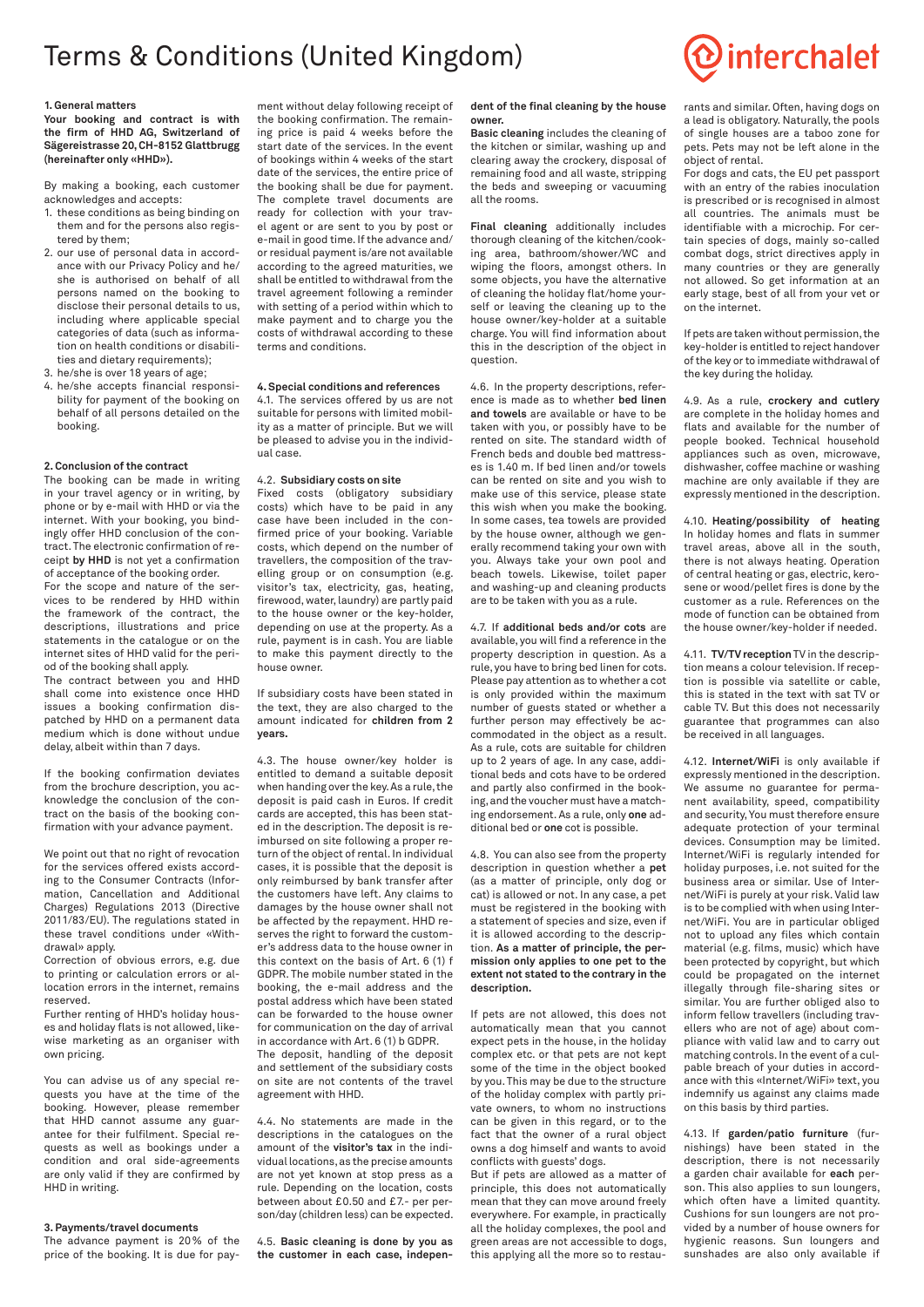they have been mentioned in the description of the object.

4.14. In the property descriptions, reference is also made to whether a swimming pool is available in a holiday home or holiday complex, as a rule with information about the seasonal opening period. However, please consider that the dates stated in the text for the start and the end of the season can be changed due to the weather. For **pools in holiday complexes** etc., please observe the opening hours stated by the management and, if applicable, specific rules for bathing. These may for example contain directives/bans on wearing bathing shorts in the pools, bringing your own balls, airbeds and similar to the pool or the duty to wear a bathing cap (often in Italy).

4.15. As the tenant, you have the right to use the entire object of rental including furnishings and everyday objects. You undertake to treat the object of rental and its inventory as well as possible jointly used amenities with the greatest possible care. You are obliged to reimburse any damage occurring during the rental period through your fault or that of your fellow travellers and guests. Damage can be offset against the deposit.

4.16. Taking and connecting objects which consume a lot of resources such as air-conditioners, mini-pools, electric cars etc. is not permitted.

4.17. In some large holiday complexes, you must expect the duty to wear a wristband. For organisational reasons and for reasons of controls in the sense of the guests in the complex, this ought to be acceptable.

4.18. The object of rental may not be occupied with and used by more people than stated in the catalogue or on the internet sites and confirmed on the voucher. **The maximum number of persons stated also includes children and infants,** if not agreed differently with HHD and confirmed on the voucher.

4.19. Excess occupancy entitles the key-holder to reject handover of the key or to immediate withdrawal of the key during the holidays or to charge the pro rata rental price plus possible subsidiary costs.

The **infrastructure operations** stated in the brochure, in the travel confirmation and in the documents (means of transport, shops, restaurants, sports amenities, public beaches and their amenities etc.) are not an integral part of our duty to perform. These operations decide in their own responsibility on operating hours etc.. The same also applies to the public and private provisions companies (such as water and electricity). Information about the climatic condition is also not an assurance. Any duties to information, references and care which may be incumbent on us remain unaffected.

4.20. **Special offers** With special offers, e.g. 3=2 or 7=5, with percentage reductions of the rental price, actions such as early bookers' discounts or special offers for families and the elderly, possible variable subsidiary costs are to be paid for the full duration of the stay.

4.21. As a rule, the **arrival time** is between 4 and 7 p.m. on the planned **arrival day.** If you will probably be delayed, please inform the key-holder as soon as possible. He will then endeavour to ensure that you are welcomed then (possibly at an extra charge). However, this cannot be guaranteed. If applicable, you can see alternative arrival times on your travel documents.

4.22. Please hand your travel documents to the key-holder when you arrive. The place of the key hand-over on arrival and the place of return when you leave is not necessarily at the holiday residence or location.

4.23. **Arrival days deviating** from the booking confirmation are not possible in a number of cases for organisational reasons. In any case, such a deviation must be inquired at HHD. If the deviation is possible, it will be confirmed in writing by HHD.

4.24. If you cannot take the object over as planned, e.g. due to large amounts of traffic, strikes etc. or for personal reasons, the entire rental price shall remain owed. The same applies if you leave the object prematurely. If you would like to extend your stay, discuss this at an early stage with the booking office. During the season, there may be waiting times at the key hand-over points.

4.25. On the **date of departure** according to the booking confirmation, the rented property must be left by 10 a.m. at the latest and handed over to the renter or his authorised representative cleaned and in the same condition as in take-over. Deviating departure times can be seen from your travel documents.

## **5. Changes to the contents of contracts before the start of the journey**

HHD can change the nature of the booking before the start of the booking to the extent that these deviations are slight and do not impair the overall pattern of the booking and are not brought about in breach of good faith. The customer shall be informed about this without delay on a permanent data medium after knowledge of the reason for the change.

In the event of a considerable change to the contract, you are entitled to accept the change or to withdraw from the contact free of charge within the period set by us simultaneously with this notification or to participate in a replacement journey if this is offered by us. **If you have not made a declaration within the period set by us, the offer to change the contents of the contract shall be deemed accepted.** Possible claims from warranty shall remain unaffected.

#### **6. Withdrawal**

You can withdraw from the booking at any time before it starts. Receipt of the declaration of withdrawal by HHD shall be decisive. If the booking has been made via a travel agent, withdrawal can also be declared to them. In your interest, the declaration of withdrawal should be in writing. If you withdraw from the booking before it starts, or in the case of a no-show, you will be liable to pay HHD the withdrawal fees outlined below. If unavoidable, out-ofthe-ordinary circumstances occur at the destination or in its direct vicinity considerably impairing performance of the services or transport of persons to the destination, HHD cannot demand any withdrawal fees.

Circumstances are unavoidable and out-of-the-ordinary if they are not subject to HHD's control and their consequences would also not have been avoided if all reasonable precautions had been taken.

HHD has set the following lump-sum withdrawal fees, taking the period between the declaration of withdrawal and the start of the journey and also the savings of expenditure and the expected acquisition through other kinds of use of the services into due account.

As a rule, our **withdrawal fees** are:

- 10% of the rental price up to 43 days before the start of the services,
- 50% of the rental price from the 42nd to the 29th day before the start of the services,
- 80% of the rental price from the 28th to the 2nd day before the start of the services,
- The entire booking price is charged if withdrawal is later than the 2nd day or you are a no-show.

You as the tenant are free to prove to HHD as the principal that no or considerably less damage was incurred than the lump-sum demanded. If you so request, we are obliged to substantiate the amount of the withdrawal fee. **If we are obliged to reimburse the price of the booking as the result of a withdrawal, we pay immediately, albeit in any case no later than 14 days after the withdrawal.**

HHD can withdraw from the contract before the start of the services if performance of the contract is not possible due to unavoidable, out-of-the-ordinary circumstances. In such a case, HHD shall lose the claim to the price for the booking.

The procedure differs from the regulations stated under **Withdrawal** if you make use of your right to provide a replacement tenant. However, the precondition is that HHD as the principal is provided with a binding notification in good time before the start of the services so that the necessary re-planning can take place. A further precondition is that the replacement tenant fulfils the specific requirements of the booking and statutory directives or official orders do not contradict. With the confirmation of the change of name by the supplier, the new participant accedes to the rights and duties from the contract.

The costs incurred by HHD as a result of this change are charged to you at **£20,** per process.

#### **7. Termination for conduct-induced reasons**

HHD can terminate the contract without notice if the traveller lastingly disturbs the implementation of the services despite a caution or endangers others by his conduct or otherwise behaves in breach of contract. In such a case, the price for the booking is forfeited, although saved expenditure or benefits through other use are offset if applicable, including amounts possibly credited by the service renderer.

# **8. Liability/limitation of liability**

We have a duty to select the suppliers providing the services which form your booking with us with reasonable skill and care. We have no liability to you for the actual provision of the services, except in cases where it is proved that we have breached that duty and damage to you has been caused. Therefore, providing we have selected the service providers with reasonable skill and care, we will have no liability to you for anything that happens during the service in question or any acts or omissions of the supplier, its employees or agents.

HHD's liability for damages from a breach of contractual duties which do not involve injury, illness or death and have not been caused culpably has been limited to three times the price for the journey. Any claims possibly exceeding this according to international agreements or statutory directives based thereon shall remain unaffected by these limitations.

HHD shall not be liable if the defect in the journey is to be ascribed to the following causes:

- culpable actions or omissions on your part or on the part or a person also using the services;
- unforeseeable or unavoidable omissions by third parties not involved in the rendering of the contractual services;<br>■ unavoidable.
- out-of-the-ordinary circumstances.

#### **9. Cooperation duties, making claims (addressee, barring by limitation, settlement of consumers' disputes)**

You as the customer must inform HHD or your travel agent if you have not received the necessary travel documents within a period notified by us. Within the framework of the statutory directives, you are obliged to do everything which can be reasonably expected in the event of disturbances occurring in the service in order to contribute to a remedying of the disturbance and to keep damage which might occur as low as possible. This in particular results in the **duty to notify complaints without delay.** If you culpably fail to comply with this duty, claims shall not accrue to you to this extent.

External circumstances and regional peculiarities such as insects, stray dogs, unfavourable weather conditions or the condition of public roads shall not entitle to a claim to damages.

If the booking is not performed contractually or if you find defects in the object of rent, you can demand a remedy.

**In this case, get in touch without delay, if applicable via your travel agent, best of all by phone, otherwise by e-mail with:**

# **HHD AG**

**Sägereistrasse 20, CH-8152 Glattbrugg + 44 (0)1483 863 510**

**info@interchalet.com**

House and service address, e.g. for express letters:

**Sägereistrasse 20, CH-8152 Glattbrugg so that suitable measures can be taken to examine the complaint and if applicable to remedy the disturbance of the service or to provide an equivalent replacement.**

The service providers (house owners, key-holders, agency etc.) have neither the function of tour guides nor are they representatives of HHD nor do they have the authorisation to acknowledge claims and to make and/or to accept legally binding declarations.

**Claims on account of non-contractual rendering of services can be made against HHD following the planned end**